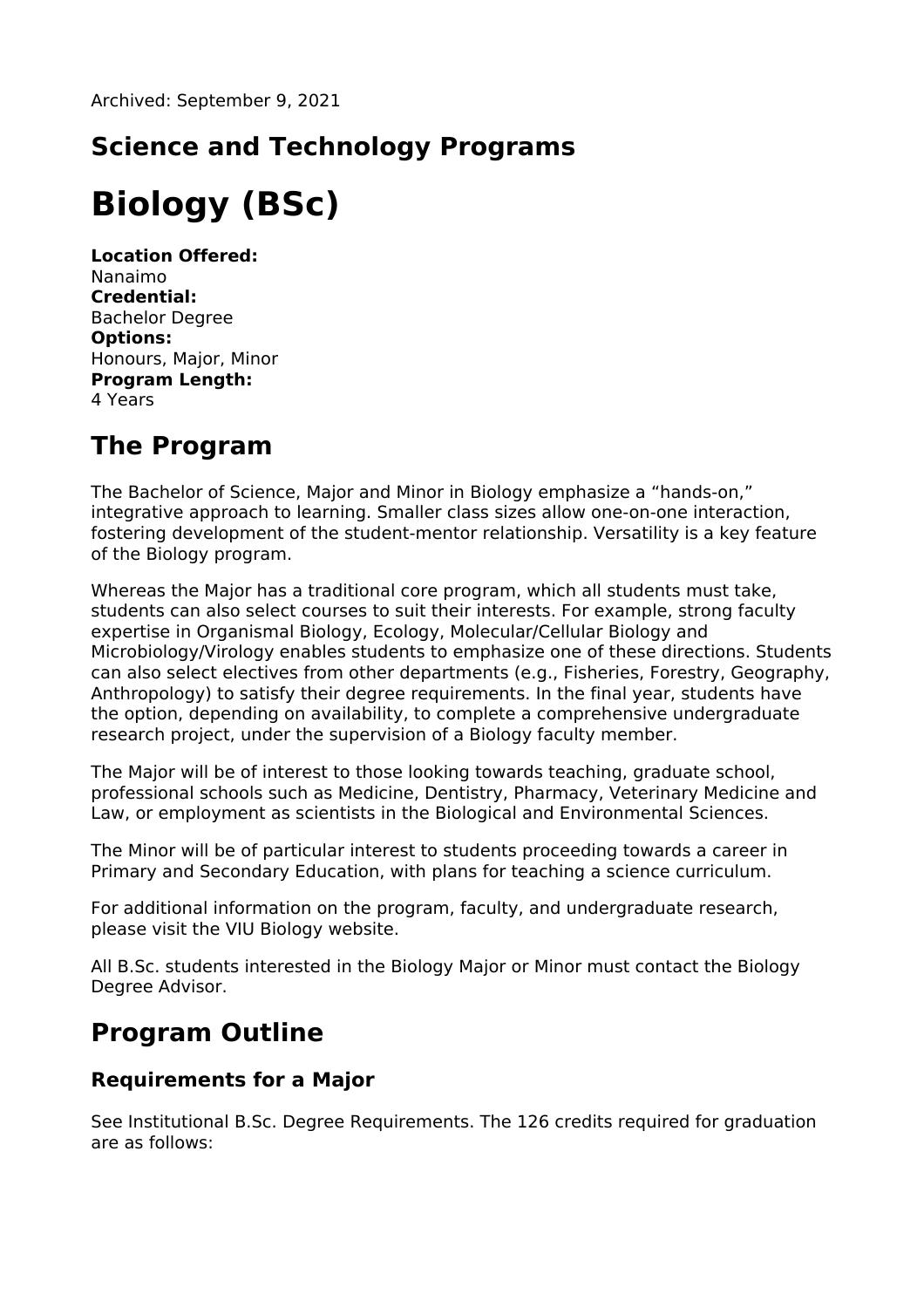| <b>Program Component</b>                                         | Credits |
|------------------------------------------------------------------|---------|
| Core courses                                                     | 72      |
| Upper-level Biology electives (including specialization courses) |         |
| Non-science electives                                            |         |
| Upper-level electives                                            |         |
| General electives                                                | '15     |

**Note:** Most core, specialization, and elective courses have prerequisites. Students should check prerequisites carefully, and consult the Biology Degree Advisor when planning their program.

#### **Core Courses**

The Core component of the degree, combined with appropriate electives, gives students sufficient knowledge and experience in their field to facilitate entry into graduate or professional schools, or into employment in their field.

**Note:** Students are strongly encouraged to complete **all** Year 1 and Year 2 core requirements in the order listed to minimize potential scheduling conflicts later in their degree.

| Year 1                                                                                                                                                                         | <b>Credits</b> |
|--------------------------------------------------------------------------------------------------------------------------------------------------------------------------------|----------------|
| BIOL 121 - (Introductory Zoology)                                                                                                                                              |                |
| BIOL 123 - (Introduction to Cellular and Molecular Biology)                                                                                                                    | 4              |
| Select <i>one</i> of the following pairs:<br>CHEM 140 - (Chemistry Fundamentals I) and,<br>CHEM 141 - (Chemistry Fundamentals II) or<br>CHEM 142 - (Chemistry Fundamentals II) | 18             |
| MATH 121 - (Calculus I) and,<br>MATH 122 - (Calculus II)                                                                                                                       | 16             |
| PHYS 111 - (Physics for the Life Sciences I) and,<br>PHYS 112 - (Physics for the Life Sciences II)                                                                             | 18             |
| Degree English Requirements                                                                                                                                                    | 6              |

**Note:** At the end of first year or after completing <sup>a</sup> minimum of 24 credits, students need to declare their educational goals in consultation with the B.Sc. Advisor.

| Year 2                                    | Credits |
|-------------------------------------------|---------|
| BIOL 200 - (Principles of Cell Biology)   |         |
| BIOL 201 - (Principles of Biochemistry I) |         |
| BIOL 202 - (Ecology)                      |         |
| BIOL 210 - (Microbiology I)               |         |
| BIOL 212 - (Genetics)                     |         |
| BIOL 223 - (Botany)                       |         |
| CHEM 231 - (Organic Chemistry I)          | 16      |
| CHEM 232 - (Organic Chemistry II)         |         |
| MATH 203 - (Biometrics)                   |         |

**Note:** Students planning to transfer to Microbiology programs at UBC or UVic should also consider taking BIOL 211 - (Microbiology II).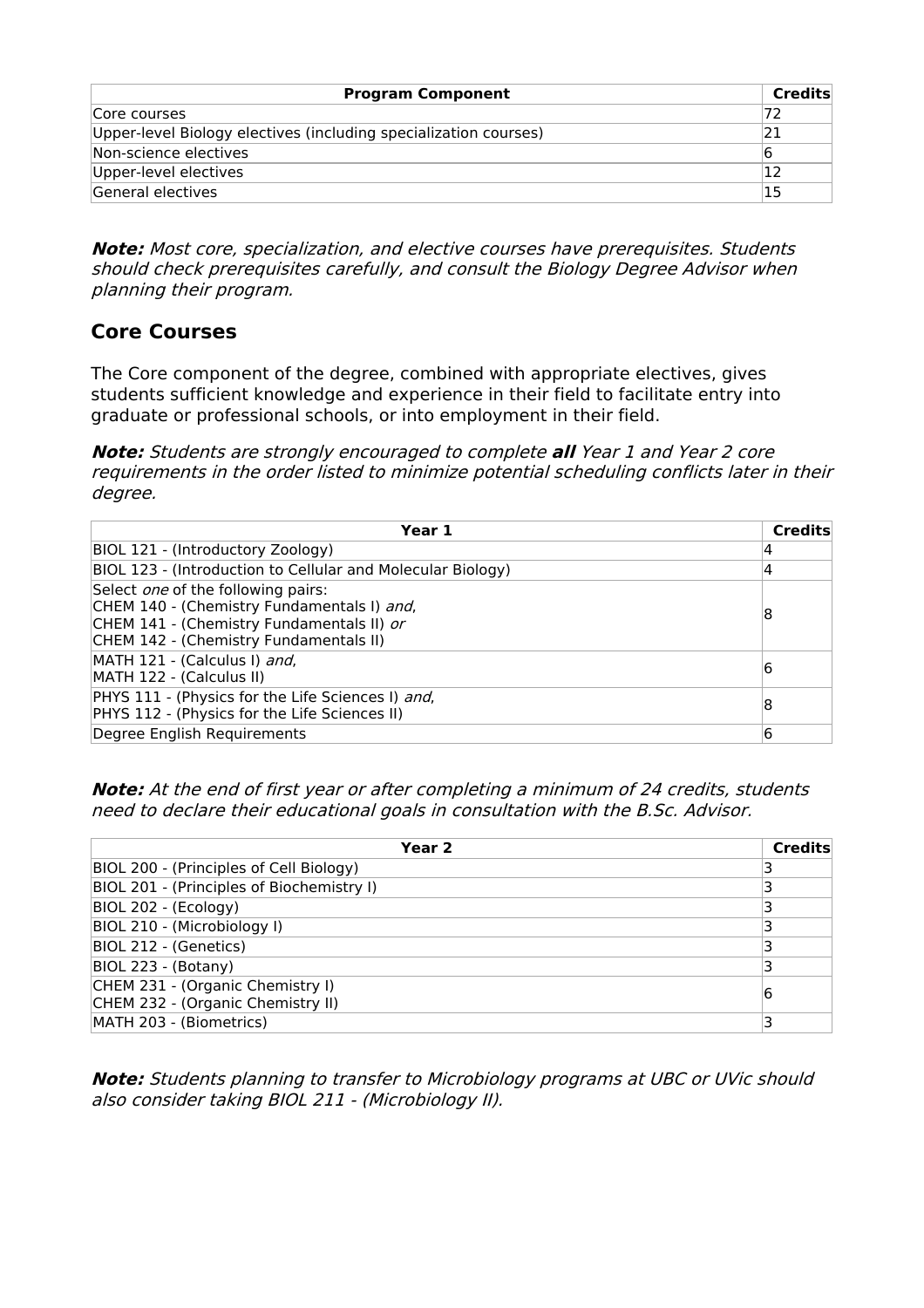| Years 3 and 4                                                                                                                                                                                                                                                                     | <b>Credits</b> |
|-----------------------------------------------------------------------------------------------------------------------------------------------------------------------------------------------------------------------------------------------------------------------------------|----------------|
| BIOL 305 - (Animal Physiology)                                                                                                                                                                                                                                                    | 3              |
| BIOL 402 - (Evolution)                                                                                                                                                                                                                                                            | 3              |
| BIOL 403 - (Current Topics in Biology)                                                                                                                                                                                                                                            | 3              |
| Select twelve upper-level BIOL credits numbered 300* and above.<br><b>Specialization Options</b>                                                                                                                                                                                  | 12             |
| Students must complete at least <b>one</b> of the following specialization options:                                                                                                                                                                                               |                |
| <b>Microbial Biology</b>                                                                                                                                                                                                                                                          |                |
| Select <i>nine</i> credits chosen from:<br>BIOL 332 - (Microbial Ecology)<br>BIOL 334 - (Virology)<br><b>BIOL 336 - (Bacterial Genetics)</b><br>BIOL 337 - (Biochemistry and Physiology of Microbes)<br>BIOL 432 - (Applied Microbiology)<br>BIOL 436 - (Pathogenic Microbiology) | 19             |
| <b>Molecular and Cellular Biology</b>                                                                                                                                                                                                                                             |                |
| Select <i>nine</i> credits chosen from:<br>BIOL 341 - (Molecular Cell Biology)<br>BIOL 342 - (Advanced Biochemistry)<br>BIOL 435 - (Immunology)<br>BIOL 443 - (Developmental Biology)<br><b>BIOL 445 - (Molecular Genetics)</b><br>BIOL 465 - (Endocrinology)                     | 9              |
| <b>Aquatic and Terrestrial Ecology</b>                                                                                                                                                                                                                                            |                |
| Select <i>nine</i> credits chosen from:<br>BIOL 310 - (Invertebrate Zoology)<br>BIOL 315 - (Parasitology)<br>BIOL 320 - (Aquatic Ecosystems)<br>BIOL 322 - (Terrestrial Ecosystems)<br>BIOL 351 - (Population and Community Ecology)<br>BIOL 360 - (Intro to Animal Behaviour)    | 9              |

**\*** Check individual course prerequisites.

#### **Undergraduate Research Project**

The Biology Department encourages education gained by participating in active research. Students have the option to complete a research project (BIOL 490 or 491) in their final year. For these courses, students carry out their research under the direction of a Research Advisor from the Biology Department (in some cases, faculty may be from another Department). Students interested in taking BIOL 490 or 491 should consult a faculty member as early as possible in their academic career. Details of the special registration process required for BIOL 490 and 491 may be obtained from the Biology Chair or B.Sc. Degree Advisor.

Further information on previous research projects performed by VIU Biology graduates is available at VIU Biology.

#### **Requirements for a Minor**

Students must fulfill all Institutional B.Sc. Degree Requirements, including Degree English Requirements and courses listed below: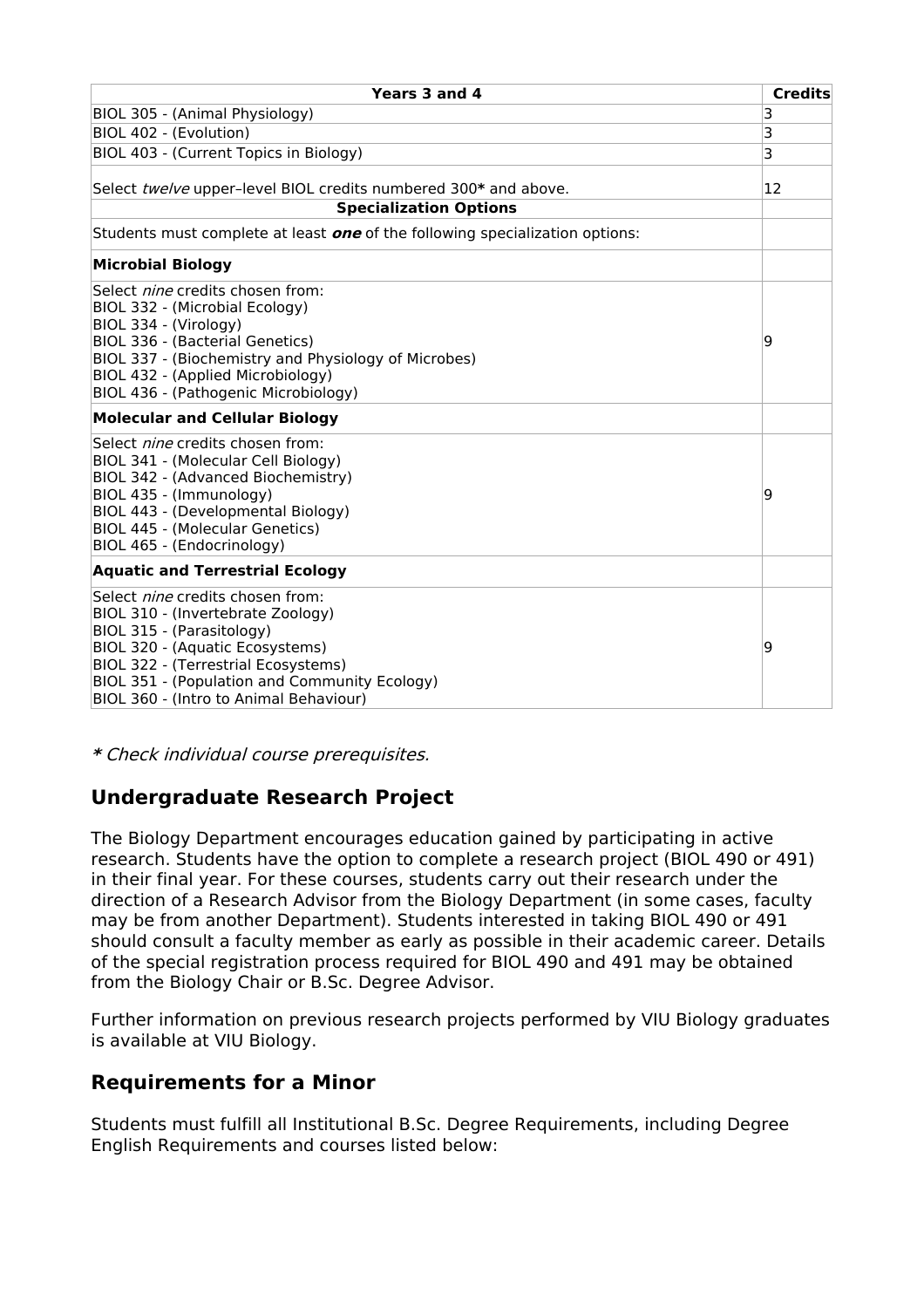| Years 1 and 2                                                                                                                                                                               | <b>Credits</b> |
|---------------------------------------------------------------------------------------------------------------------------------------------------------------------------------------------|----------------|
| BIOL 121 - (Introductory Zoology)                                                                                                                                                           | 4              |
| BIOL 123 - (Introduction to Cellular and Molecular Biology)                                                                                                                                 | 4              |
| Select <i>one</i> of the following pairs:<br>CHEM 140 - (Chemistry Fundamentals I) and,<br>CHEM 141 - (Chemistry Fundamentals II) or<br>CHEM 142 - (Chemistry Fundamentals II)              | 8              |
| Select <i>one</i> of:<br> MATH 203 - (Biometrics)<br>MATH 211 - (Fundamentals of Statistics I)<br>MATH 254 - (Statistics I)                                                                 | 3              |
| BIOL 201 - (Principles of Biochemistry I)                                                                                                                                                   | 3              |
| Select two* courses from the following:<br>BIOL 200 - (Introduction to Cell Biology)<br>BIOL 202 - (Ecology)<br>BIOL 210 - (Microbiology I)<br>BIOL 212 - (Genetics)<br>BIOL 223 - (Botany) | 6              |
| CHEM 231 - (Organic Chemistry I)                                                                                                                                                            | 3              |

**\*** Students should check upper-level course prerequisites to guide second year course choices.

| Years 3 and 4                                                          | Credits |
|------------------------------------------------------------------------|---------|
| Minimum of eighteen credits of Biology courses numbered 300 or above.* |         |

**\*** Check individual course prerequisites.

### **Admission Requirements**

- General admission requirements apply.
- A minimum "B" grade in either Pre-calculus 12 or Principles of Mathematics 12.

#### **Notes on Admission**

- Courses in first year have different prerequisites. To satisfy all first year course prerequisites, students must complete all of the following B.C. Secondary School course requirements:
	- A minimum grade of "C" in English 12;
	- $\circ$  A minimum grade of "C+" in each of Biology 11 or 12, Chemistry 11 and 12 and Physics 11 (Principles of Physics 11); and,
	- A minimum grade of "B" in Mathematics 12 (Pre-calculus 12 or Principles of Mathematics 12).
	- Physics 12 is recommended but not required.
	- Some seats are available for students who have only completed Chemistry 11 with a minimum "C+".
- Students who do not satisfy all of the first year course prerequisites will not likely be able to complete the full degree program in four years. Students who are lacking any or all of the first year course prerequisites should speak with a VIU Advisor about upgrading courses.
- Students with a two-year diploma in a field related to the Biological Sciences may receive advanced standing, depending upon their program.
- Students are encouraged to become computer literate in word processing, spreadsheets and databases by second year.
- Transcripts from other institutions for courses used towards the B.Sc., Major in